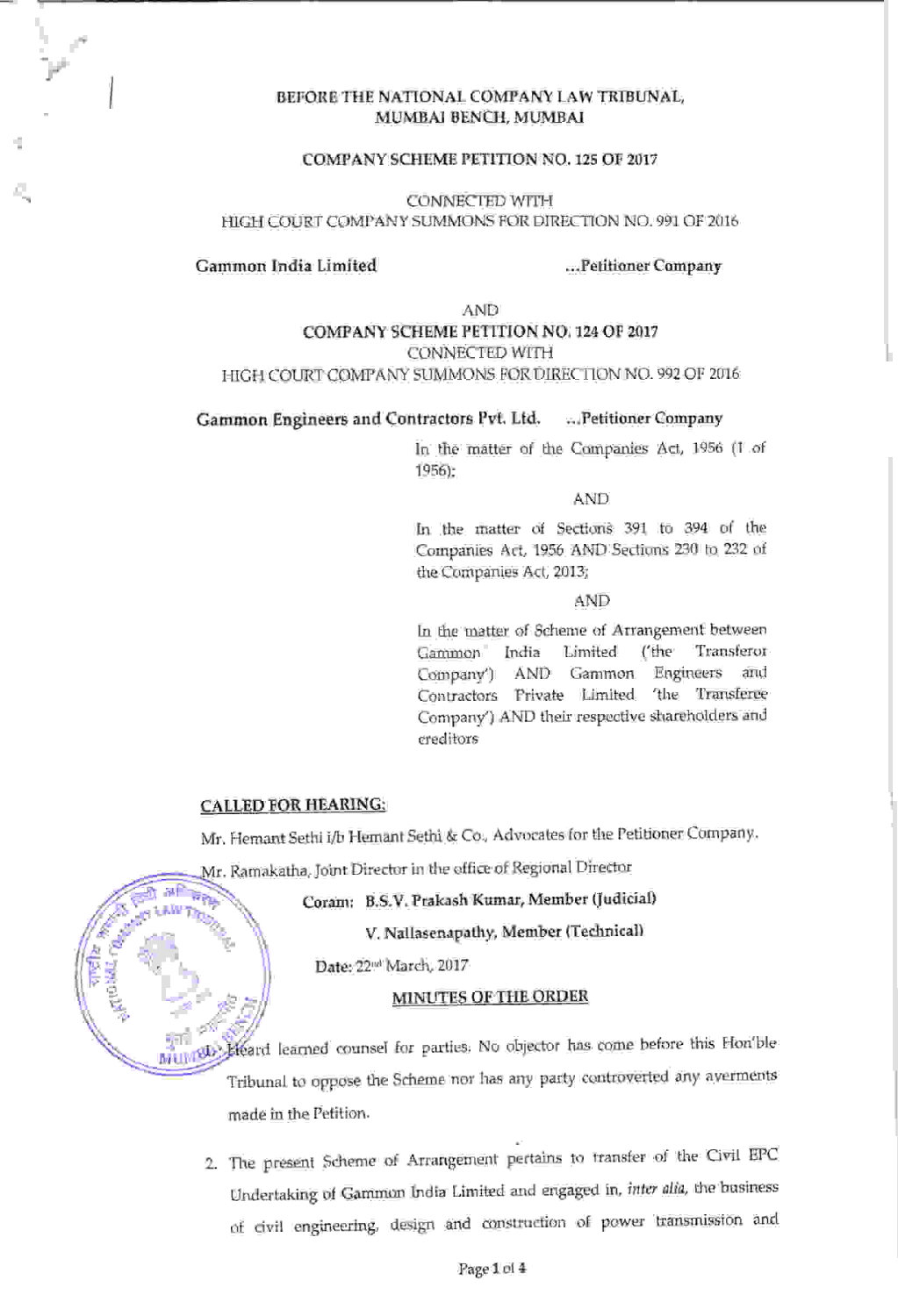distribution limited into Gammon Engineers and Contractors private Limited which is 100% legally and beneficially held by GIL through its wholly owned subsidiary "Gammon Retail Infrastructure Private Limited". Transfer of the Civil EpC Undertaking by GIL to GECpL woutd help in achieving the desired operating structure and shall inter alia have the following benefits (i) To create a sector focused company, (ii) To enable investment by a strategic investor, (iii) Ring-fence businesses from each other, and (iv) Deleverage the balance sheet of GIL.

- 3. The Petitioner Companies have approved the said Scheme of Arrangement by passing the Board Resolutions which are annexed to thr Finally the board Resolutions which are annexed to the respective Company<br>Scheme Petitions
- 4. By order dated 2<sup>nd</sup> December, 2016 passed by the Hon ble Bombay High Court in Company Summons for Direction Number 991 of 2016, meetings of equity shareholders and unsecured creditors of GIL were convened and held on<br>January 6, 2017. The meeting of the secured creditors of GIL was dispensed with In view of the undertaking given by GIL that they would issue individual notice of hearing of the petition to all its secured creditors.
- 5. By the order dated 2<sup>nd</sup> December, 2016, passed by the Hon'ble Bombay High Court in Company Summons for Direction Number 992 of 2016 convening of meetings of equity shareholders of GECPL was dispensed with in view of co
- 6. The Learned Advocate appearing on behalf of the Petitioners states that the Summons for Direction Nos. 991 of 2016 and 992 of 2016. Petitions have been filed in consonance with the order passed in Company

 $\frac{1}{200}$   $\frac{1}{100}$ ,  $\frac{1}{100}$ ,  $\frac{1}{100}$  order dated 1<sup>-1</sup> February, 2017 passed by the National Company Law Kibunal, Mumbai Bench, Petitions filed by both the Petitioners were admitted and fixed for final hearing on 22<sup>na</sup> March, 2017. By the said order, the Petitioners<br>and fixed for final hearing on 22<sup>na</sup> March, 2017. By the said order, the Petitioners were also directed to issue notices etc.

 $f_{\rm eff} = \frac{1}{2} \int_{0}^{2\pi} d\theta \, d\theta \, d\theta$ 

 $\sqrt{1-x^2}$ 

.\_.

 $\epsilon$  ,  $\mathcal{N}$ 

 $\frac{1}{2}$  .

 $\frac{1}{2}$ <sub>i</sub>:  $\frac{1}{2}$  =<sub>51</sub><sup>2</sup>. By The Learned Advocate appearing on behalf of the Petitioners states that the Petitioner Companies have complied with all requirements as per directions of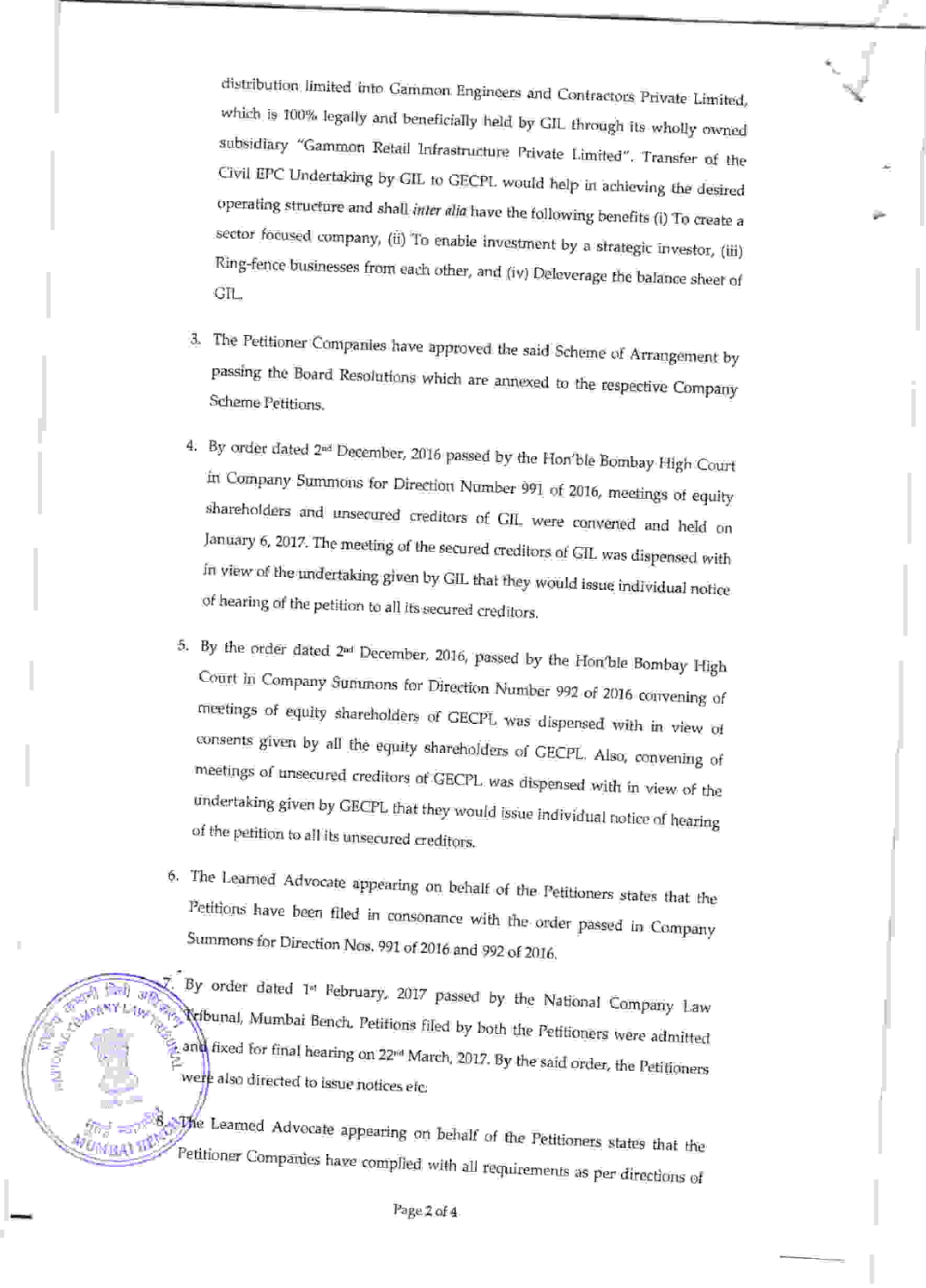the Hon'ble Bombay High Court and they have filed necessary Affidavits of compliance in the Hon'ble Bombay High Court, Moreover, petitioner Companies undertake to comply with all statutory requirements if any, as required under the Companies Act, 2013 and the Rules made there under whichever is applicable. The said undertaking is accepted.

9. The Regional Director has filed his Report on March 21, 2017 stating therein that save and except as stated in paragraph IV(a) to IV (c) of the said Report, it appears that the Scheme is not prejudicial to the interest of shareholders and public.

Paragraph IV, of the said Report reads as follows:

- a. In addition to compliance of AS-14 (IND AS-103) the Transferee Company shall pass such accounting entries which are necessary in connection with the Scheme to comply with other applicahle Accounting Standards such as AS-5 OND AS-8) etc.
- As per existing practice, the Petitioner Companies are rcquired to serae Notice for Scheme of Arrangements to the Income Tax Department for their comments. It is obseraed that thc Company aide letter dated 02.02.2017 has serued a copy of the Company Scheme Petition No. 124 and 125 of 2017 along with relevant order etc. However, as on date there is no response from income Tax Department. Further, the Regional Director has also issued a reminder on 21.03.2017 to respective IT Department. The tat implication if any arising out of the Scheme is subject to the Jinal decision of the Income Tax Authorities. The approval of the Scheme by this Hon'ble Tribunal may not deter the lncome Tax Authority to scrutinize the tax return rtbd by the Transferee Company after giving effect to the scheme. The decision of the Income Tax Authority is binding on thc Petitioner Company .



- Petitioner in the Clause No. 5.3 inter alia has mentioned that GECPL shall, if necessary and to the extent required, increase its authorized share capital to facilitate the issue of equity shares ander this Scheme. Therefore, Deponent prays that the Hon'ble Tribunal may pass orders to comply with the sec 61, rlw sec 13, sec 64 and other applicable sections of the Companies Act, 2013.
- 10. As far as observation of the Regional Director, as stated in paragraph IV(a) of his Report is concemed, the Petitioner Companies submit that in addition to compliance of AS -14 (IND AS -103), the Petitioner Companies shall pass such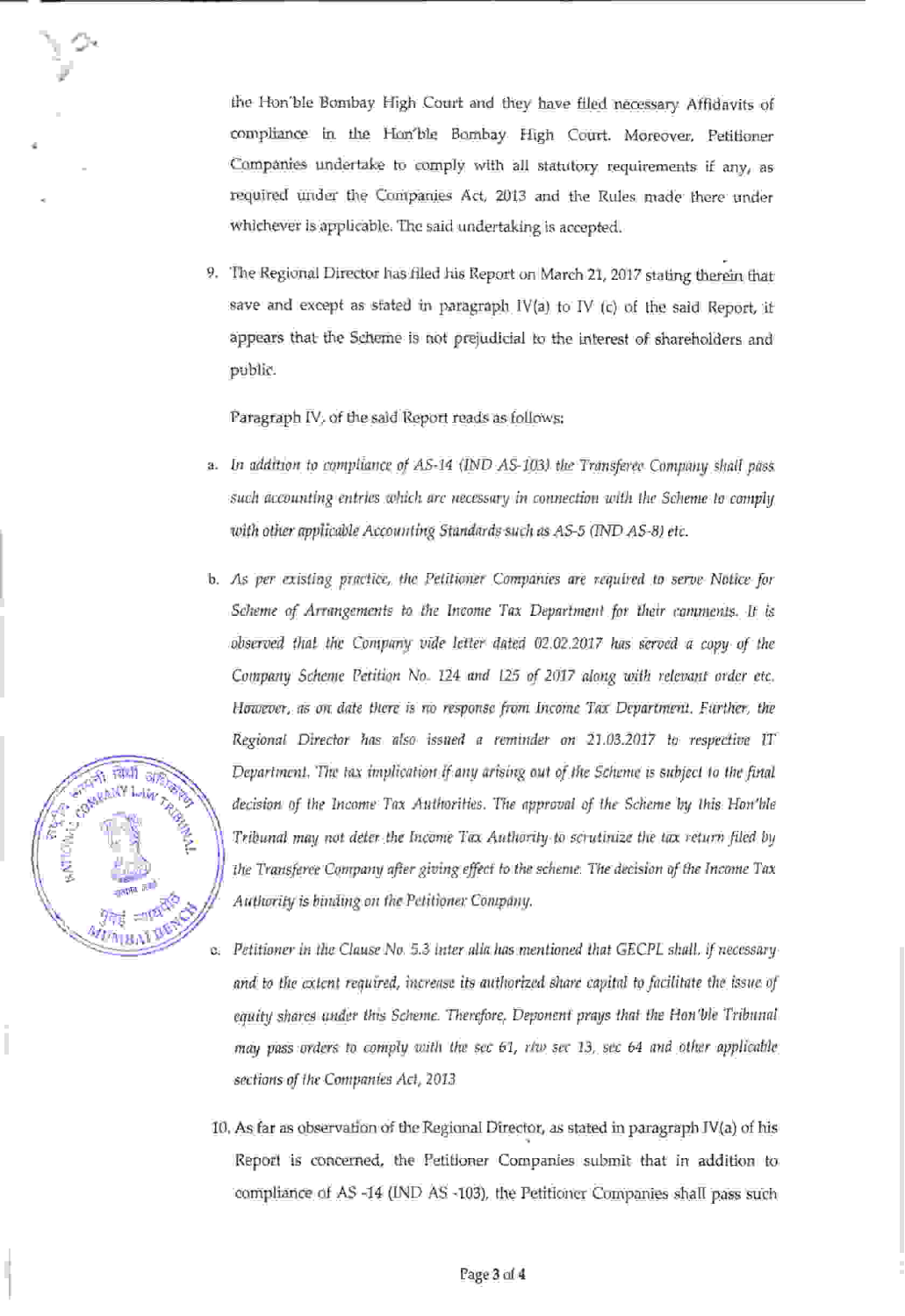accounting entries which are necessary in connection with the Scheme to comply with other applicable Accounting Standards such as AS-5 (IND AS-8) etc.

- 11. As far as observation of the Regional Director, as stated in paragraph IV(b) of his Report is concemed, the Petitioner Companies submit that they are bound to comply with all applicable provisions of the Income Tax Act and all tax issues arising out of the Scheme of Amalgamation will be met and answered in accordance with law.
- 12. As far as observation of the Regional Director, as stated in paragraph IV(c) of his Report is concemed, the Petitioner Company in CSP 124 states that it shall increase its authorized share capital to facilitate the issue of equity shares pursuant to the Scheme and it shall comply with the applicable provisions of the Companies Act, 2013.
- 13. From the material on record, the Scheme appears to be fair, reasonable and is not violative of any provisions of law nor is not contrary to public policy.
- 14. Since all the requisite statutory compliances have been fulfilled, the Company Scheme Petition Nos. 124 of 2017 and 125 of 2017 are made absolute in terms of prayer clause (a) of the respective petitions.

 $\frac{1}{2}$  of  $\frac{1}{2}$   $\frac{1}{2}$   $\frac{1}{2}$ . Petitioners are directed to lodge a copy of this order along with a copy of the  $N_{\ell m}$ Scheme of Arrangement with the concerned Registrar of Companies, dectronically along with E-Form INC-28, in addition to physical copy, as per the  $\frac{1}{2}$  if  $\frac{1}{2013}$  if evant provisions of the Companies Act 1956 / 2013.

 $\overline{\phantom{a}}$   $\overline{\phantom{a}}$   $\overline{\phantom{a}}$   $\overline{\phantom{a}}$   $\overline{\phantom{a}}$   $\overline{\phantom{a}}$   $\overline{\phantom{a}}$   $\overline{\phantom{a}}$   $\overline{\phantom{a}}$   $\overline{\phantom{a}}$   $\overline{\phantom{a}}$   $\overline{\phantom{a}}$   $\overline{\phantom{a}}$   $\overline{\phantom{a}}$   $\overline{\phantom{a}}$   $\overline{\phantom{a}}$   $\overline{\phantom{a}}$   $\overline{\phantom{a}}$   $\overline{\$ Petitioner Companies to Pav costs of Rs. 25,000/- each to the Regional Director, Westem Regiory Mumbai. Costs to be paid within four weeks from the date of the order. **FILE TANK BEST** 

> 17. All concemed regulatory authorities to act on a copy of this order along with Scheme duly certified by the Deputy Director, National Company Law Tribunal,

| Mumbai.<br><b>Certified True Copy</b>                                                                                                          |                                          |
|------------------------------------------------------------------------------------------------------------------------------------------------|------------------------------------------|
| Date of Application 27-3-17                                                                                                                    |                                          |
| Number at Paries<br>$201 -$                                                                                                                    |                                          |
| Here $\mathbb{P}_{\text{add}}$ , $\mathbb{P}_{\text{max}}$ , and $\mathbb{P}_{\text{max}}$<br>Applicant called for valleution copy on $3+3-14$ | B.S.V. Prakash Kulfrar Member (Judicial) |
| Copy prepared on $3! - 3 - 1 + 1$                                                                                                              | $Sd$ / $-$                               |
| $3 - 3 - 1$<br>Copy issued on _____                                                                                                            | V. Nallasenapathy Member (Technical)     |
|                                                                                                                                                |                                          |

Page 4 of 4

Deputy Director National Company La.w Tribunal, Mumbai Bench

l3ti r, ...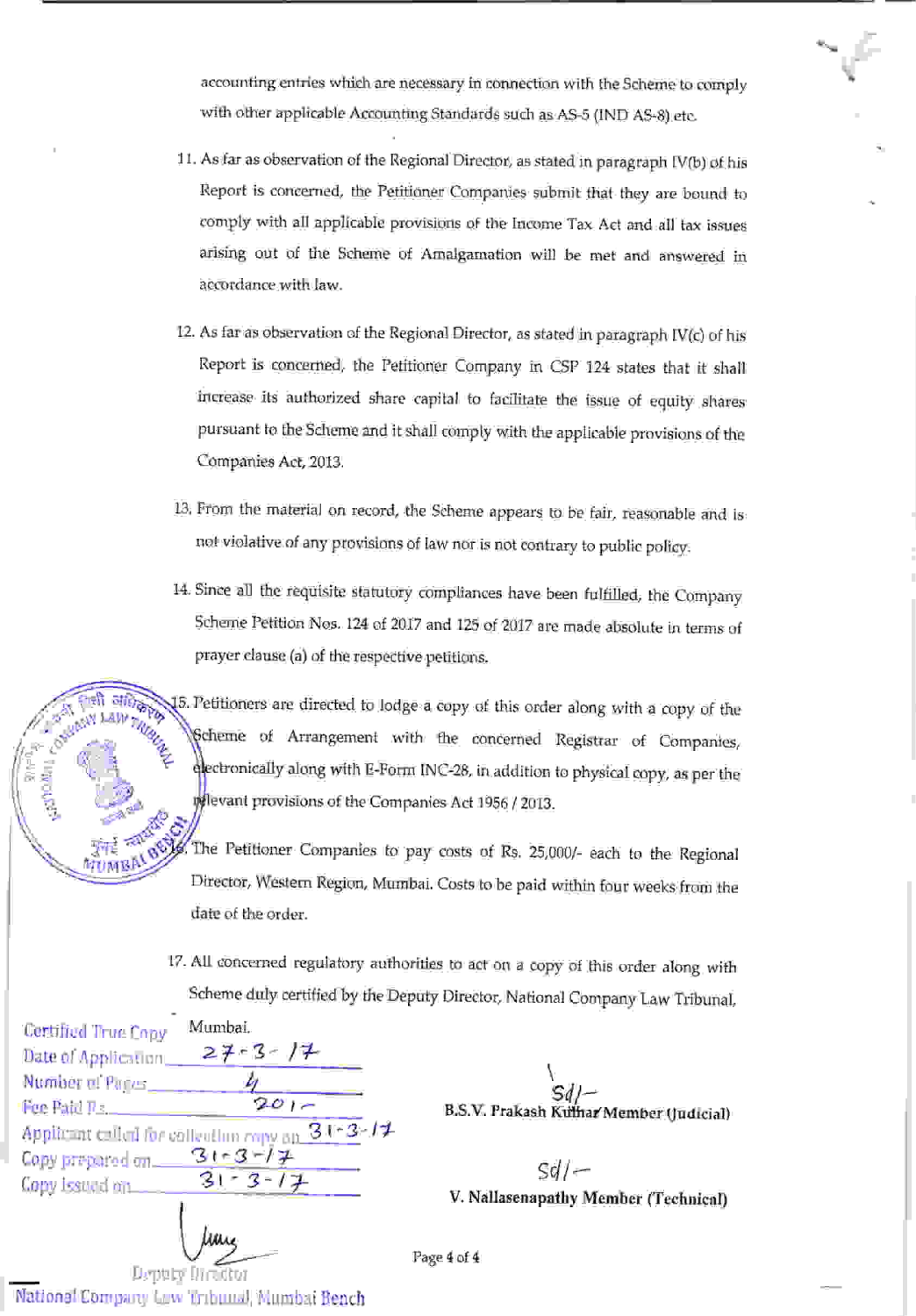# SCHEME OF ARRANGEMENT

### BETWEEN

# GAMMON INDIA LIMITED ('GIL' or'Transferor Company')

# AND

# GAMMON ENGINEERS AND CONTRACTORS PRIVATE LIMITED ('GECPL'

or'Transferee Company')

# AND

# THEIR RESPECTIVE SHAREHOLDERS AND CREDITORS

(Under Sections 391 to 394 of the Companies Act, 1956 or any re-enactment thereof)

("the Scheme")

# (A) PREAMBLE

**CH** 

This Scheme of Arrangement is presented under Sections 391 to 394 and other applicable provisions of the Companies Act, 1956 / Companies Act,2013 for the transfer of the Civil EPC Undertaking (defined hereinafter) of Gammon India Limited ('GIL' or'Transferor Company'), a company incorporated under the Act defined) with registered office at Gammon House. Veer Savarkar <sup>44</sup> Ma<sub>2</sub>. Prabhadevi. Mumbai 400 025 and engaged in, *inter alia*, the business of civil engined ing. design and construction of power transmission and distribution limited si? qal extent of Contractors Private Limited ('GECPL'), a company , 1947<br>1942 - Paris<br>1942 - Paris **Property**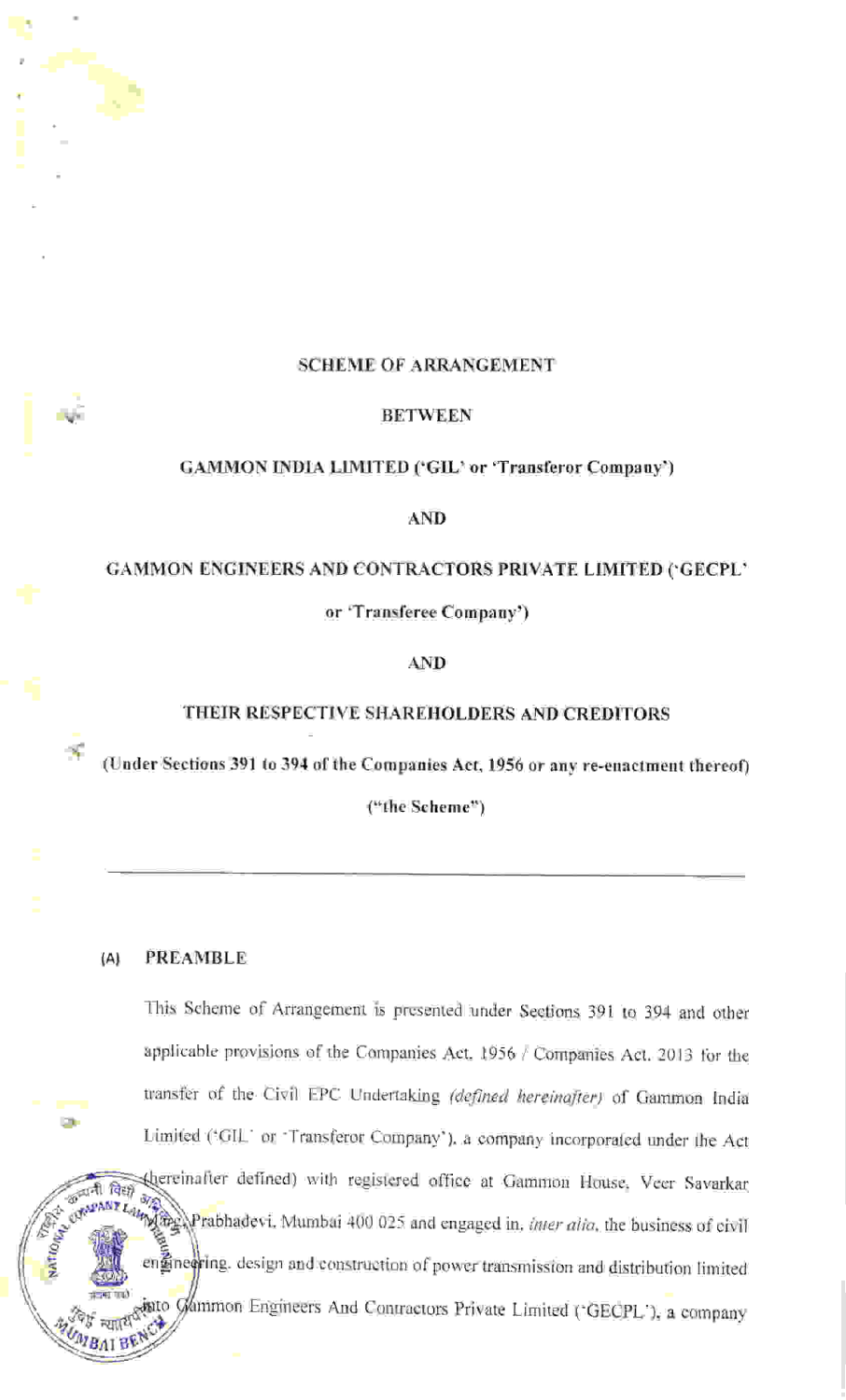incorporated under the Act and which is 100% legally and beneficially held by GIL through its wholly owned subsidiary "Gammon Retail Infrastructure Private Limited" with registered office at Gammon House, veer Savarkar Marg, Prabhadevi, Mumbai 400 025.

The Company vide a business transfer agreement dated July 21, 2016 (the 'BTA'), has agreed to transfer one of the undertakings relating to Civil EPC business. defined therein as the Identified Business ("BTA Undertaking") to GECPL. Pursuant to this Scheme the Company proposes to transfer the Transferred Undertaking to GECPL as part of the effort to consolidate the entire Civil EPC business in GECPL.

This Scheme also provides for various other matters consequential or otherwise integrally connected therewith.

# (B) DESCRIPTION OF THE SCHEME

In furtherance of the understanding between the Transferor Company and the Transferee Company, this Scheme, *inter alia*, deals with the Transfer of the Civil EPC Undertaking from the Transferor Company to the Transferee Company (more particularly described in Part II of this Scheme) and various other matters consequential to or otherwise integrally connected with the above, pursuant to the provisions of Sections 391 to 394 and other applicable provisions of the Companies Act, 1956 in the manner provided for in this Scheme.

# (c) RATIONALE FOR THE SCHEME

,,

, : - r!lt'i)[-..

'\.,,

 $\sim$  munes  $\frac{1}{4}$ 

to GECPL would help in achieving the desired operating structure and shall *inter alia* have the following  $\sqrt{\frac{1}{2}}$  Transfer of the Civil EPC Undertaking by GIL , the internal  $\frac{1}{2}$ benefits:

 $\int_{\mathbb{R}^N}$   $\int_{\mathbb{R}^N}$  o create sector focused company;